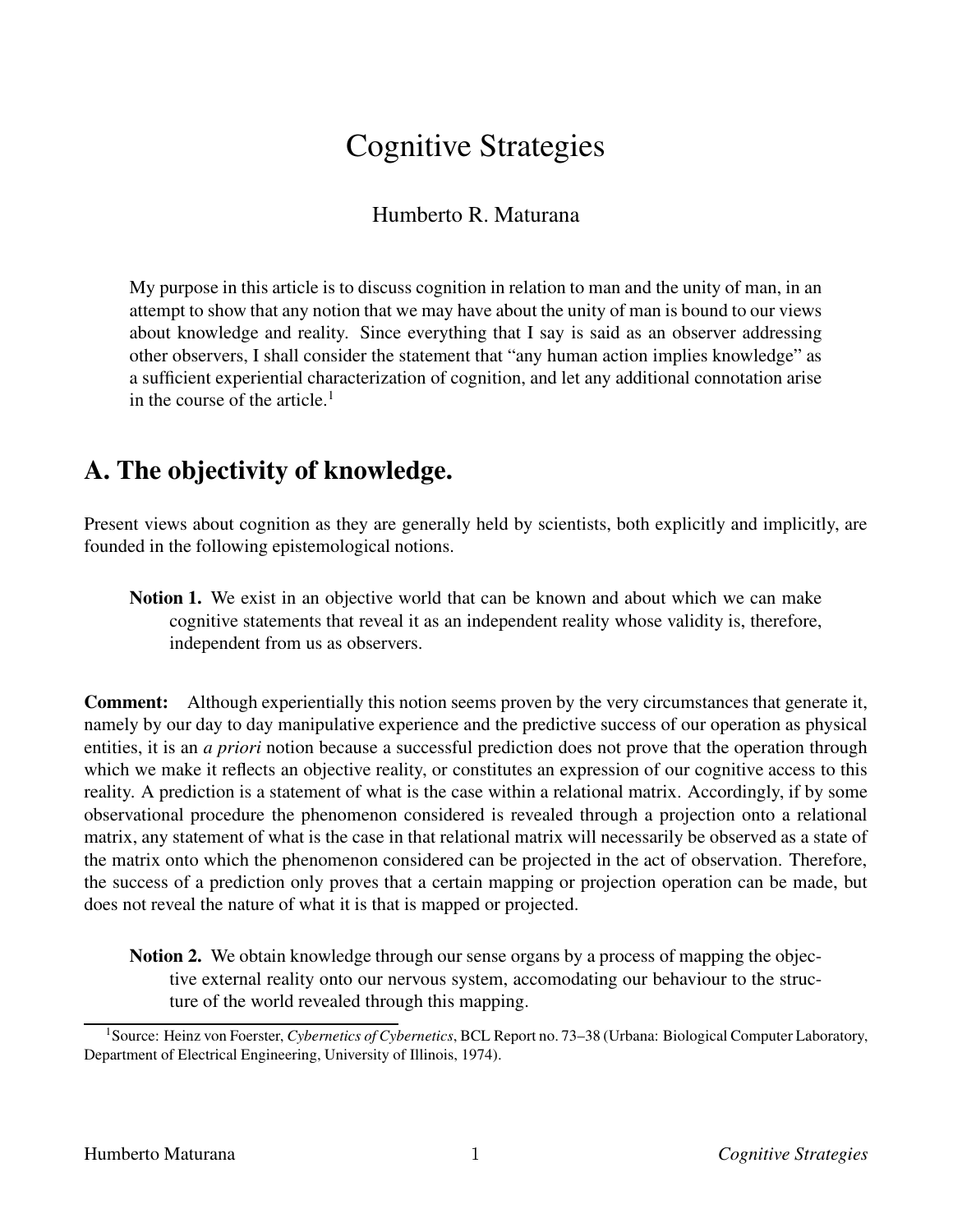**Comment:** This notion seems proven by electrophysiological experiments that show that there are nerve cells that appear to function as filters or detectors of describable environmental configurations such as edges or directions of movement. To the extent that these cells seem to reveal an independent reality, they appear as perceptual operators that represent the external world in the activity of the nervous system. The objection is rather obvious, however, that it is a general feature of all filters that their organization determines what passes through them and, hence, they can only reveal that certain mapping operations can be made. So if nerve cells do act as filters, it would not be possible to distinguish any objective feature of the outside world through them. This same criticism also applies to instruments. The genetic argument that our present day organization is the result of evolution, although valid with respect to the origin of the structure and operation of our sense organs as components of our organism, does not solve the cognitive problem. If our sense organs function as filters we cannot use them to make any objective statement about the external world—unless we possess a Maxwell's demon with access to absolute knowledge who observes the product of our sense organs' operation, and acts on this product as we supposedly do on the outside world.

**Notion 3.** Information represents an actual physical magnitude that can be measured objectively as a property that characterizes the organization of an observable system.

**Comment:** According to this notion, the organization of any system can be analyzed and described in a non-trivial manner in terms of its information content. According to this notion, also, living systems are considered to be systems that process the information that they gather through their sense organs, and thus are able to make objective statements about the outside world. The use of the notion of information for the analysis of biological systems, is, however, fallacious for the following reasons:

- i) The notion of information is in fact a cognitive notion that refers to the observer's uncertainty with respect to the system, situation or phenomenun under consideration, not a notion that refers to a physical magnitude, even though the mathematical expression of its measure is formally similar to the expression of entropy. In engineering terms the measure of information is a measure of the frequency of occurence of a given phenomenon as a function of its probability, and as such constitutes a cognitive statement. Furthermore, it is a cognitive statement that can be used to characterize a system only *a posteriori*, that is, after the system has been sufficiently characterized in operational terms so that its possible states and their probabilities may be assessed.
- ii) Since in order to characterize a system in informational terms one must know the system completely, doing so with an already known system is to make a trivially redundant description, and doing so with an incompletely known system as if it were known is a mistake. If, on the contrary, one attempts to design a system, the use of information concepts to assess the domain of its possible states is a non-trivial affair.
- iii) Due to his cognitive operation, an observer frequently attaches semantic value to the biological phenomena considered by him as if this semantic value participated as a component in the mechanism of their realization, which cannot be the case because meaning is a contextual relation. This, for example, occurs in genetic description when one speaks about the genetic code as if the nucleic acids constituted signals in a system of communication, which is obviously not the case because they are constitutive components of the process of protein systhesis. Thus, to speak about the coding of genetic information in the nucleic acids is acceptable in a situation in which the listener essentially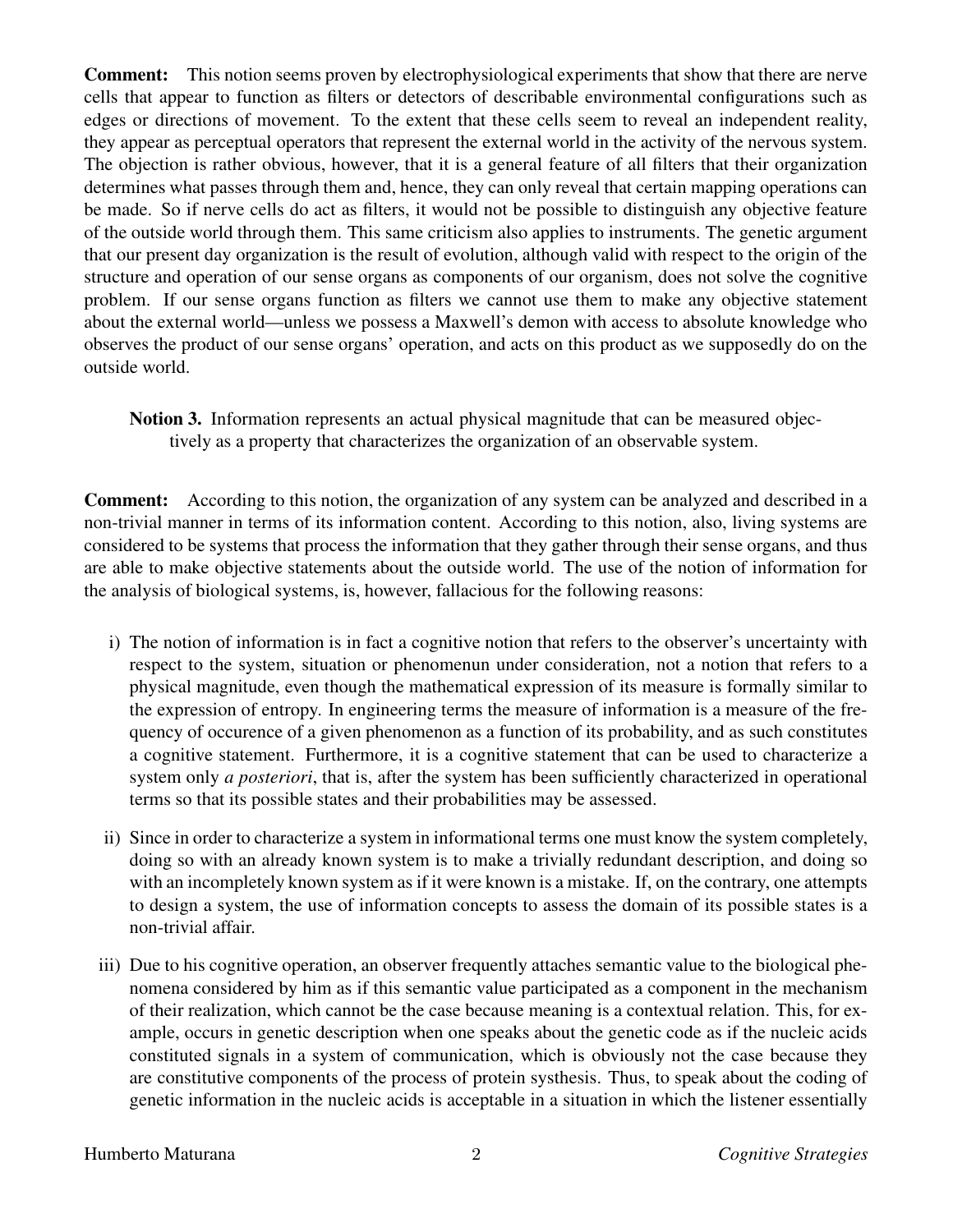knows what one is talking about, but is a mistake if one wants to provide a mechanistic representation of the genetic phenomena. This problem is aggravated by a frequent confusion of notions when information and meaning are considered as equivalent in the attempt to quantify semantic problems.

iv) It is said that living systems obtain information from the environment and process it to generate their conduct, and that their organization can be characterized in terms of this capacity. That this cannot be properly be done should by now be obvious, yet let me add the following: The states and the transitions of states of any system is determined by its organization. Accordingly, the states of the sense organs and of the organism (nervous system) as well as their transitions are necessarily determined by their organizations, and the environment as a perturbing agent can only act as a historical instance for their occurence, not however for their determination. Therefore any uncertainty about the course of change followed by the sense organs and the organism as a result of an interaction is merely cognitive, belonging to the domain of observation. The notion of information does not apply as a characterization of the operation of the nervous system.

### **B. Objective knowledge and the unity and diversity of man.**

Current views about the unity and diversity of man are, generally, implicitly or explicitly, subordinated to the notions discussed above, and adopt fundamentally three forms.

**Expression 1.** Men are genetically equivalent to the extent that they belong to the same species, and all human diversity is either due to genetic variability within this fundamental equivalence, or to up-bringing (cultural and physical environmental differences during ontogeny) , or to both.

**Comment:** The validity of the notion of the fundamental genetic equivalence of man is not to be questioned. In fact, human membership in a single species is basic to any notion of human unity because it constitutes the condition of their possibility: Sexual recognition. Mankind is defined by the very biological operation through which men are generated. The cognitive implications, however, vary according to the notion of reality under which the biological unity of man is considered. Thus, if one accepts, as is usually done, the notion of an objective reality accessible to our cognition, human diversity, whichever way it arises, would not represent an intrinsic diversity in the cognitive domains of different men but only a circumstantial difference in their access to this objective reality. The relation between ontogeny and cognition, or between experience and cognition, under this view, is merely contingent, and not determinant.

**Expression 2.** Cultural differences only reflect a different mode of treating an objective reality.

**Comment:** If there is an objective reality, cultural differences can only represent different modes of treating it, and have no other justification than the historical contingencies of their origin associated with the basic conservatism of biological processes. Therefore, under this view the toleration of cultural differences is, by necessity, an expression of their acceptance from the perspective of better knowledge, and not the recognition of their legitimacy as expressions of different but valid cognitive domains. Also, cultural change can only be viewed as either a social transformation towards the proper cultural treatment of the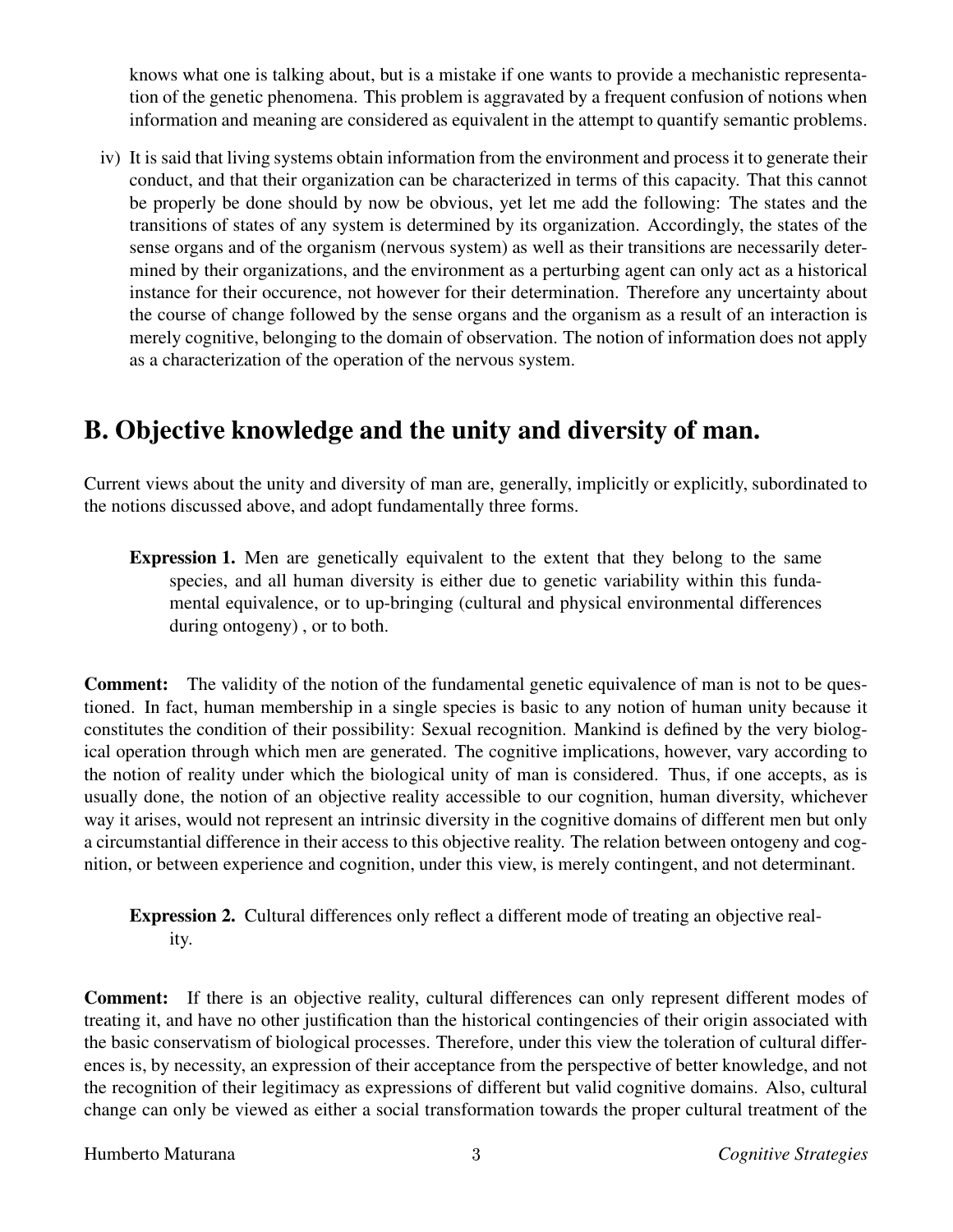objective reality (that is, towards a society founded in scientific knowledge), or as a social transformation away from such a treatment (that is, towards a society founded on subjectivism). However, since knowledge of an objective reality could not be denied if we had it, under this view the course of cultural change can only be, in the long run, unidirectional, and social strife can only be the confrontation of truth and falsehood.

**Expression 3.** The cultural unity of man can only be obtained through the development of a culture in which men base their conduct on objective knowledge; that is, through the development of a culture in which men have the right way of looking at reality.

**Comment:** To the extent that we live in an objective world accessible to our knowledge, it seems legitimate to expect that all human differences will lose significance if indeed men learn to look at the world objectively, and to act accordingly. In fact, the belief in that this is the right approach is implicitly or explicitly present in all modern political or sociological strife, and all the parties involved adduce the argument of objectivity in support of their positions and as a justification for their intolerance and negation of other views. This is, however, the only consistent attitude possible to anyone who thinks that he has access to an objective truth, whether by revelation or through scientific inquiry.

## **C. Cognition as a subject dependent phenomenon.**

My criticism of the notion that we have cognitive access to an objective reality is not new. In fact, philosophers, psychologists, and biologists have on many diverse occasions argued that the act of cognition is somehow bound to the knower. Unfortunately, philosophers and scientists generally feel that recognizing that cognition is a subject dependent phenomenon leads to idealism and to solipsism. I think that this should not be the case and that there are two basic sources to this fear:

- i) It is difficult for us as western thinkers to imagine cognition as a subject dependent phenomenon because we live immersed in a denotative linguistic domain in which even subjective notions are expressed denotatively, as if their existence were independent of us as observers.
- ii) It seems that a biological mechanism that gives rise to an observer with a subject dependent cognitive domain in which he uses a denotative language with manipulative success is a paradox, and hence, impossible.

Although I shall not attempt in this presentation a full discussion of the problem of cognition, I shall endeavour to show that, biologically, cognition is constitutively a subject dependent process, and that solipsism arises as a problem only if we insist on demanding from a subject dependent cognitive domain the properties of subject independent cognitive domain.

**Statement 1.** Cognition as a process is constitutively bound to the organization and structure of the knower because all the states and interactions in which the knower can enter are determined by his organization and structure. This statement implies the idea that cognition is a biological phenomenon.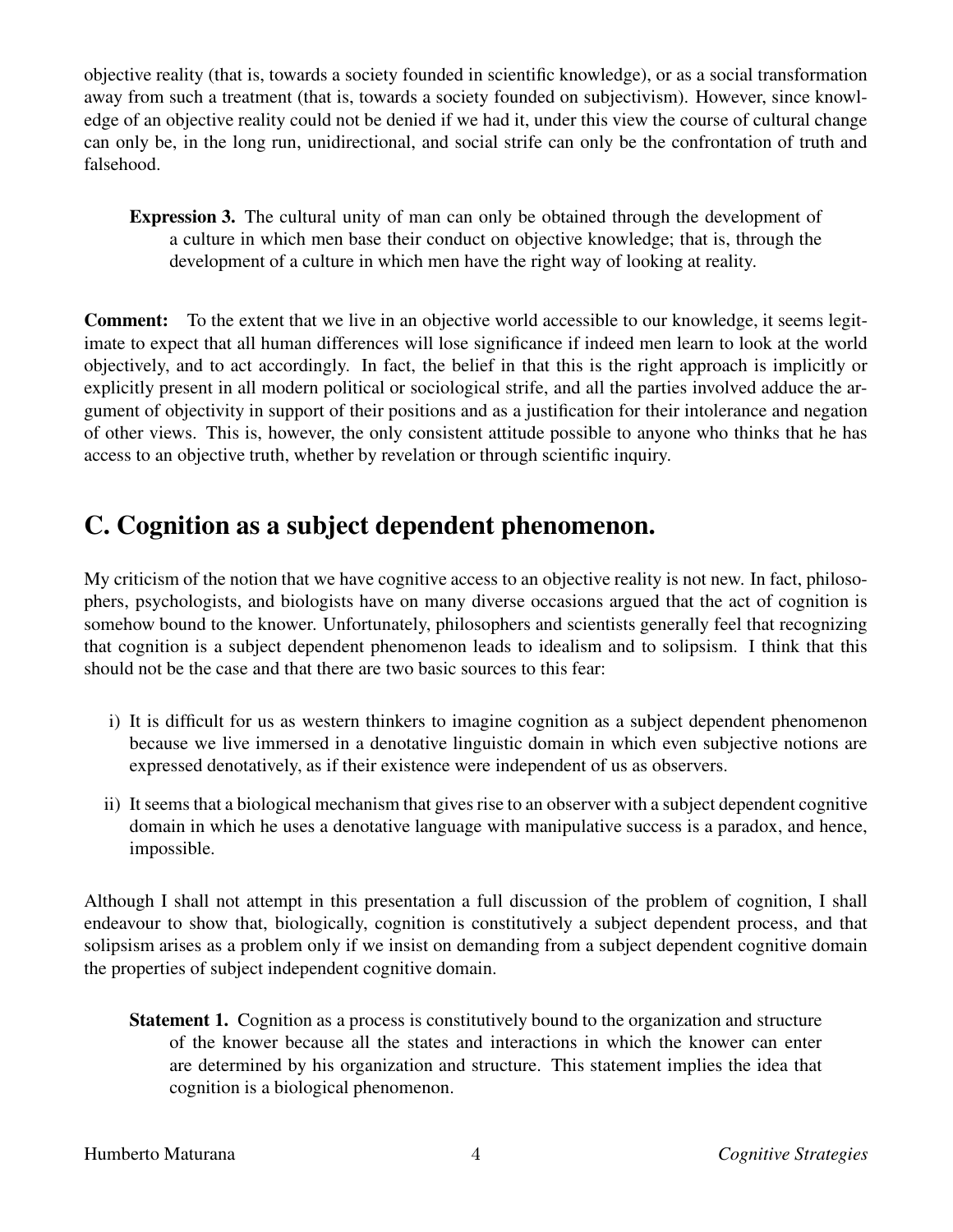**Comment:** The domain of states that a system can adopt without loss of identity is necessarily determined by the organization which defines it and the structure which realizes it. If a system is deformed in a manner not prescribed by its organization and structure it disintegrates. Accordingly, the problem of understanding the cognitive domain of a living system as the domain of its possible states is subordinated to the understanding of its organization as a living system and its structural realization as a particular concrete unity. In relation to this the following considerations are pertinent:

- i) Every unity is either an unanalyzable whole (or can be treated as such) endowed with properties that define it, or it is a complex system realized through the properties of its components. If the latter is the case, the complex system is defined as a unity by the relations that its components must satisfy to constitute it, and its properties as a unity constitute its organization. Therefore, to characterize the organization of any system it is necessary and sufficient to point to the relations that define it as a unity. The components and the actual relations between components that realize a particular system as a concrete entity constitute its structure.
- ii) Present day biological knowledge allows us to say that a living system considered as a unity in the physical space, that is, as an entity topologically and operationally separable from the physical background, is defined by an organization that consists of a network of processes of production and transformation of components, molecular and otherwise, that through their interactions: a) recursively generate the same network of processes of production of components that generated them; and b) constitute the system as a physical unity by determining its boundaries in the physical space. This organization I call the *autopoietic system*. Due to this organization a living system is an autonomous unity, self-assertive in its dynamic capacity to withstand deformation under continuous turnover of matter while remaining invariant in its organization.
- iii) Since a living system is defined as a unity by its autopoietic organization, all the transformations that it may undergo without losing its identity are transformations in which its organization remains invariant: an autopoietic system is a homeostatic system that has its own organizaton as the essential variable that it maintains constant through its operation. Therefore, all the unitary phenomena of an autopoietic system are constitutively subordinated to the maintenance of its autopoiesis.
- iv) Mechanistic systems (machines) whose organization is not autopoietic do not produce the components that constitute them as unities, and, hence, the product of their operation is different from themselves. The physical unity of these systems is determined by processes that do not enter in their organization. These systems or machines, which I call *allopoietic systems*, have, by their constitution, input and output relations as a characteristic of their organization: their output is the product of their operation, and their input is what they transform to produce this product. The phenomenology of an allopoietic machine is the phenomenology of its input-output relations. In autopoietic systems the situation is different. For an autopoietic system as a homeostatic system that has its own organization as the essential variable that it maintains constant all the states that it can adopt without disintegration are equivalent in that they all necessarily lead to the maintenance of its organization. The product of the operation of an autopoietic system as autopoietic system is, under all circumstances, itself. Therefore, autopoietic systems are, by their constitution, closed systems without inputs or outputs. They can be perturbed by independent events, but the changes that they undergo as a result of these perturbations, as well as the relations of autopoiesis that these changes generate, occur, by their constitution, as internal states of the system regardless of the nature of the perturbation. An observer may treat an autopoietic system as if it were an allopoietic one by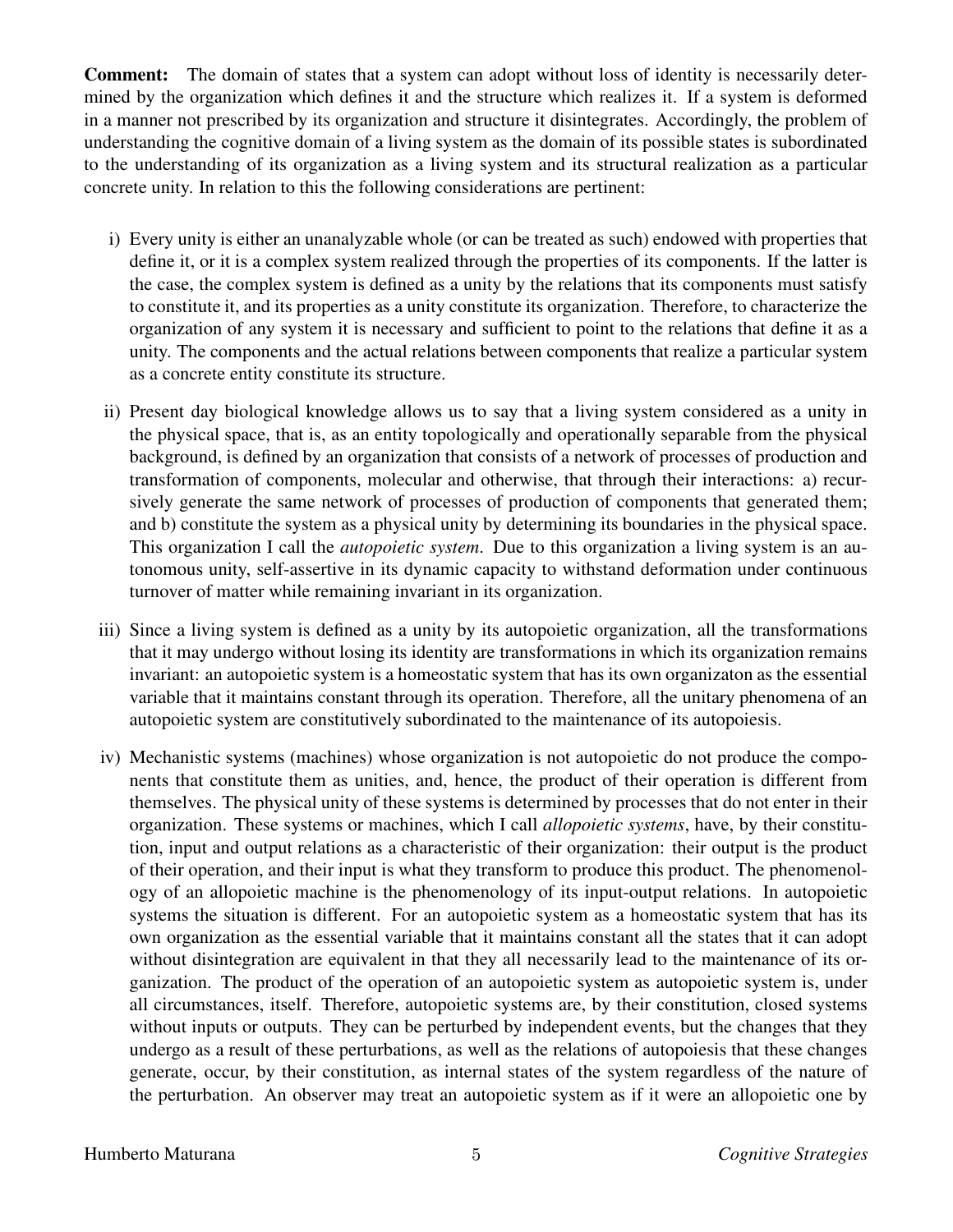considering the perturbing agent as input and the changes that the organism undergoes while maintaining its autopoiesis as output. This treatment, however, disregards the organization that defines the organism as a unity by putting it in a context in which a part of it can be defined as an allopoietic subsystem by specifying in it input and output relations.

From these considerations, it follows that since we are living systems all our phenomenology as individuals is subordinated to our autopoiesis, otherwise we disintegrate; therefore, as individuals we are closed systems. It also follows that cognition as a phenomenon of the individual is subordinated to the autopoiesis of the knower, and that all cognitive states as states of the knower are determined by the way its autopoiesis is realized, not by the ambient circumstances in which this takes place. Cognition is constitutively a subject dependent phenomenon. The changes of state that the autopoietic system undergoes while compensating for perturbations can be treated by an observer, who sees it in a context (environment), as actions exerted by the organism on the environment, and he can attach to them operational meaning in relation to the perturbing circumstances that he sees acting upon the organism. Such meaning, however, lies exclusively in the descriptive domain of the observed organism as an autopoietic system.

**Statement 2.** The nervous system is a closed network of lateral, parallel, sequential and recursively interacting neurons.

**Comment:** The closed organization of the nervous system is apparent in its changes of state. In fact, operationally the nervous system is a closed network of interacting neurons such that a change in the state of relative activity of a group of neurons always leads to a change in the state of relative activity of other groups of neurons, either directly through synaptic action, or indirectly through the participation of some physical or chemical intervening element. Therefore, the organization of the nervous system as a finite neuronal network is defined by relations of closeness in the neuronal interactions generated in the network. Sensory and effector neurons, as they would be described by an observer who sees an organism in an environment, are not an exception to this because all sensory activity in an organism leads to activity in its effector surfaces, and all effector activity in turn leads to changes in its sensory surfaces. That at this point an observer should see environmental elements intervening between the effector and the sensory surfaces of the organism is irrelevant because the nervous system is defined as a network of neuronal interactions by the interactions of its component neurons regardless of any intervening elements. Therefore, as long as the neuronal network closes onto itself, its phenomenology is the phenomenology of a closed system in which neuronal activity always leads to neuronal activity. This is so even though the ambient can perturb the nervous system and change its states by coupling to it as an independent agent at any neuronal receptor surface. The changes that the nervous system can undergo without disintegration (loss of defining relations) as a result of these or of any other perturbations are fully specified by its connectivity, and the perturbing agent only constitutes a historical determinant for the occurrence of these changes. As a closed neuronal network the nervous system has no input or output, and there is no intrinsic feature in its organization that would allow it to discriminate, through the dynamics of its changes of state, between possible internal or external causes for these changes of state. This has two fundamental consequences:

i) The phenomenology of the changes of state of the nervous system is exclusive  $1y$  the phenomenology of the changes of state of a closed neuronal network. This means that for the nervous system as a neuronal network there is no inside or outside.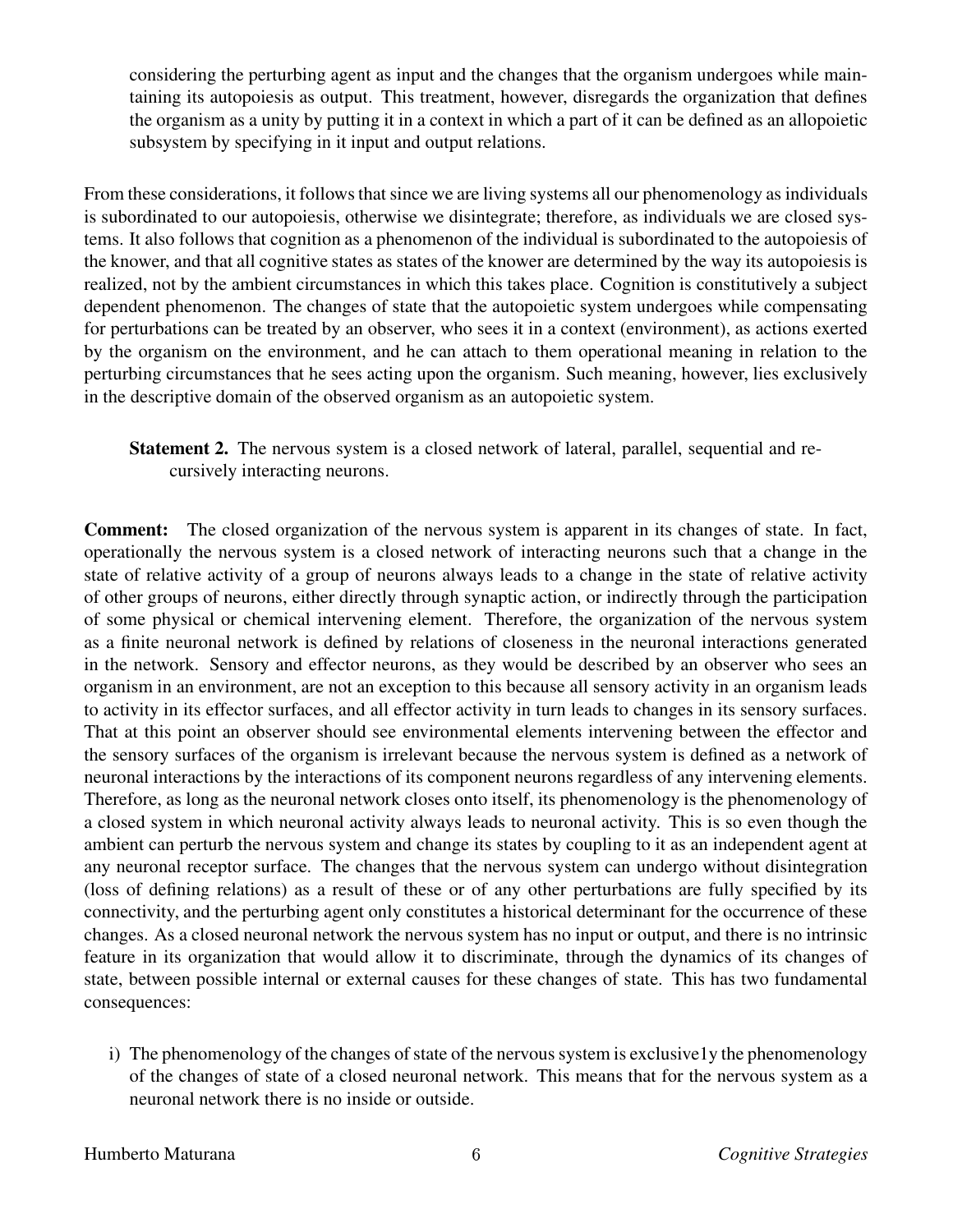ii) The distinction between internal and external causes in the origin of the changes of state of the nervous system can only be make by an observer who sees the organism (or the nervous system) as a unity and defines its inside and outside by specifying its boundaries.

It follows that it is only with respect to the domain of interactions of the organism as a unity that the changes of state of the nervous system may have an internal or an external origin, and, hence, that the history of causes for the changes of state of the nervous system lies in a phenomenological domain different from the changes of state themselves. To the extent that no distinction can be made through the activity of the nervous system between its internally and its externally generated states, no distinction is possible through the activity of the nervous system between perception and hallucination. Such a distinction can only be made by an observer who sees the organism and its environment, because it is he who establishes a relation between a change of state of the nervous system and the environmental circumstances in which this change of state takes place. Hallucinations pertain to the domain of observation, not to the domain of experiences. There are two additional considerations to be made:

- i) Whatever the circumstances under which there is a change in the neuronal relative activity in the nervous system of an observed organism, all that the observed nervous system can do is to generate new states of neuronal relative activity that will recursively generate new states of neuronal relative activity and so on.
- ii) The nervous system in its operation as a closed neuronal network does not act upon the environment. In fact, the environment does not exist for the operation of the nervous system, it exists only for an observer, and it is only for him and in his domain of description that any action upon the environment can take place. It follows that it is only for an observer that the different states of the nervous system can be construed as representations of the environment of the organism, and that representations play no role in the operation of the nervous system as a neuronal network. However, although representations pertain to the domain of observations only, they reflect in this domain a coupling of the closed phenomenology of the nervous system with the independent (open or closed) phenomenology of the ambient.
	- **Statement 3.** The nervous system is coupled to the organism that it integrates in a manner such that its plastic connectivity is continuously being determined through its participation in the autopoiesis of the organism. Therefore, the connectivity of the nervous system is coupled to the history of interactions of the organism to which it is coupled.

**Comment:** The coupling of the nervous system and the organism takes place in three ways, all of which result in the subordination of its connectivity to the ontogeny of the organism:

- i) The organism, including the nervous system, provides the physical and biochemical environment for the autopoiesis of the neurons (as well as for all other cells), and, hence, is a source of physical and biochemical perturbations that may alter (even through the control of aenetic expression) the properties of the neurons and, thus, lead to ii) or iii).
- ii) There are states of the organism (physical and biochemical) that change the state of activity of the nervous system by acting upon the receptor surfaces of some of its component neurons, and, thus lead to iii).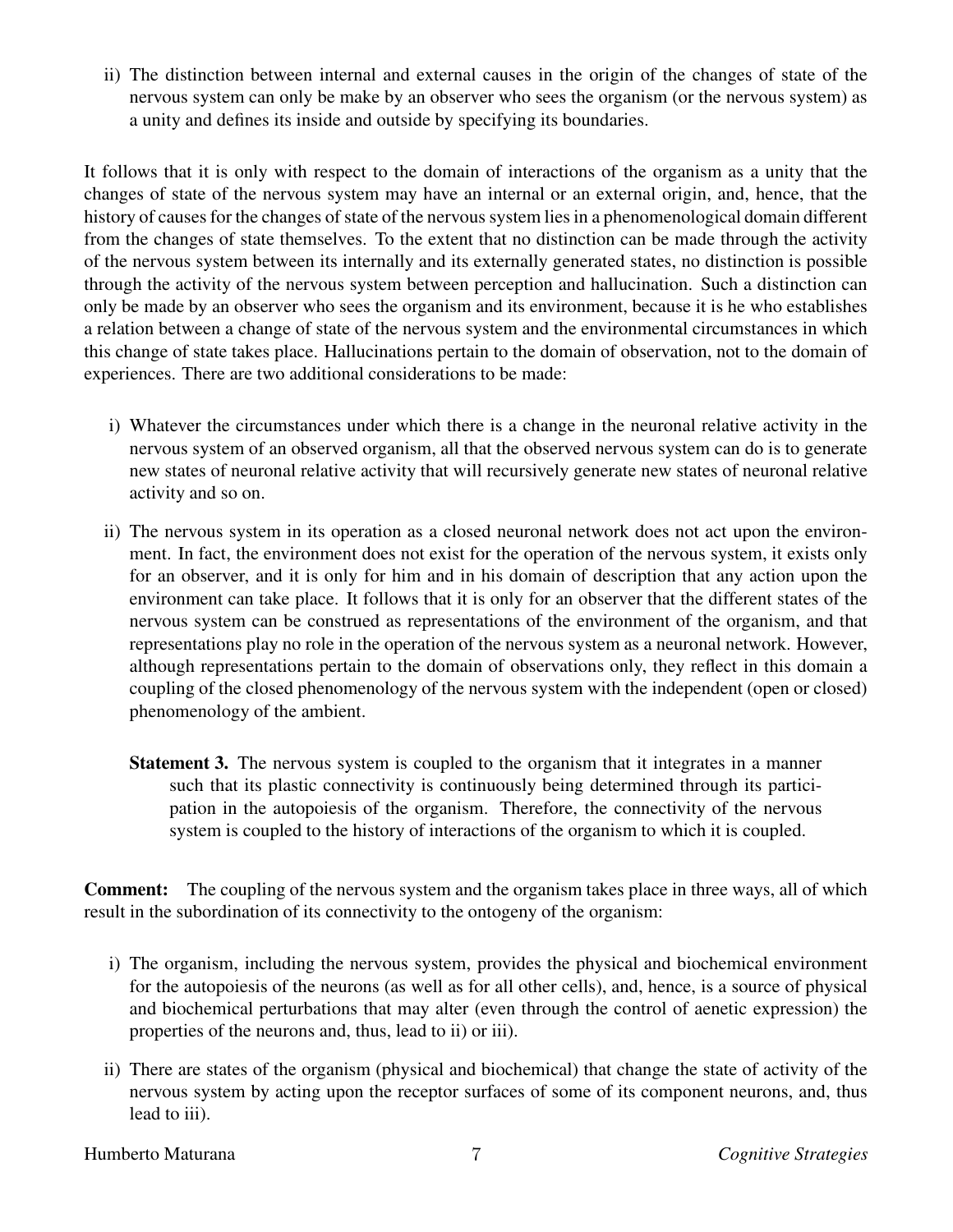iii) There are states of the nervous system that change the states of the organism (physical and biochemical) and, thus, lead recursively to i) and to ii).

Due to its coupling with the organism, the nervous system necessarily participates in the generation of the relationsthat constitute the organism as an autopoietic unity. Also, due to this coupling, the organization of the nervous system is necessarily continuously determined and realized through the generation of neuronal relations internally defined with respect to the nervous system itself. As a consequence, the nervous system necessarily operates as a homeostatic system that maintains invariant the relations that define its participation in the autopoiesis of the organism, and does so by generating neuronal relations that are historically determined along the ontogeny of the organism through its participation in this ontogeny. This has the following implications.

- i) The changes that the nervous system undergoes as a homeostatic system while compensating for deformations, which it suffers as a result of the interactions of the organism (itself a homeostatic system), cannot be localized to any single point in the nervous system, but must be distributed through it in a non-random manner, because any localized change is, in itself, a source of additional deformations that must be compensated for by further changes. This process is potentially endless. As a result, the operation of the nervous system as a component of the organism is a process of continuous generation of significant neuronal relations, and all the transformations that it may undergo as a closed neuronal network are subordinated to this. If, as a result of a perturbation, the nervous system fails in the generation of the neuronal relations significant for its participation in the autopoiesis of the organism, the organism disintegrates.
- ii) Although the organism and the nervous system are closed atemporal systems, the fact that the organization of the nervous system is determined through its participation in the ontogeny of the organism makes this organization a function of the circumstances that determine this ontogeny, that is, of the history of interation of the organism as well as of its genetic determination. Therefore, the domain of the possible states that the nervous system can adopt as an atemporal system is at any moment a function of this history of interaction, and without representing it implies it. The result is the coupling of two constitutively different phenomenologies, the phenomenology of the nervous system (and organism) as a closed homeostatic system, and the phenomenology of the ambient (including the organism and the nervous system) as an open non-homeostatic system that are thus woven together in a manner such that the domain of possible states of the nervous system continuously becomes commensurate with the domain of possible states of the ambient. Furthermore, since all the states of the nervous system are internal states, and the nervous system cannot make a distinction in its processes of transformation between its internally and externally generated changes, the nervous system is bound to couple its history of transformations as much to the history of its internally determined changes as to the history of its externally determined changes of state. Thus, the transformations that the nervous system undergoes during its operation are a constitutive part of its ambient.
- iii) The historical coupling of the nervous system to the transformations of its ambient, however, is apparent only in the domain of observation, not in the domain of operation of the nervous system, which remains a closed homeostatic system in which all states are equivalent to the extent that they all lead to the generation of the relations that define its participation in the autopoiesis of the organism. The observer can see that a given change in the organization of the nervous system arises as a result of a given interaction of the organism, and he can consider this change as a representation of the circumstances of the interaction. This representation, however, as phenomenon, exists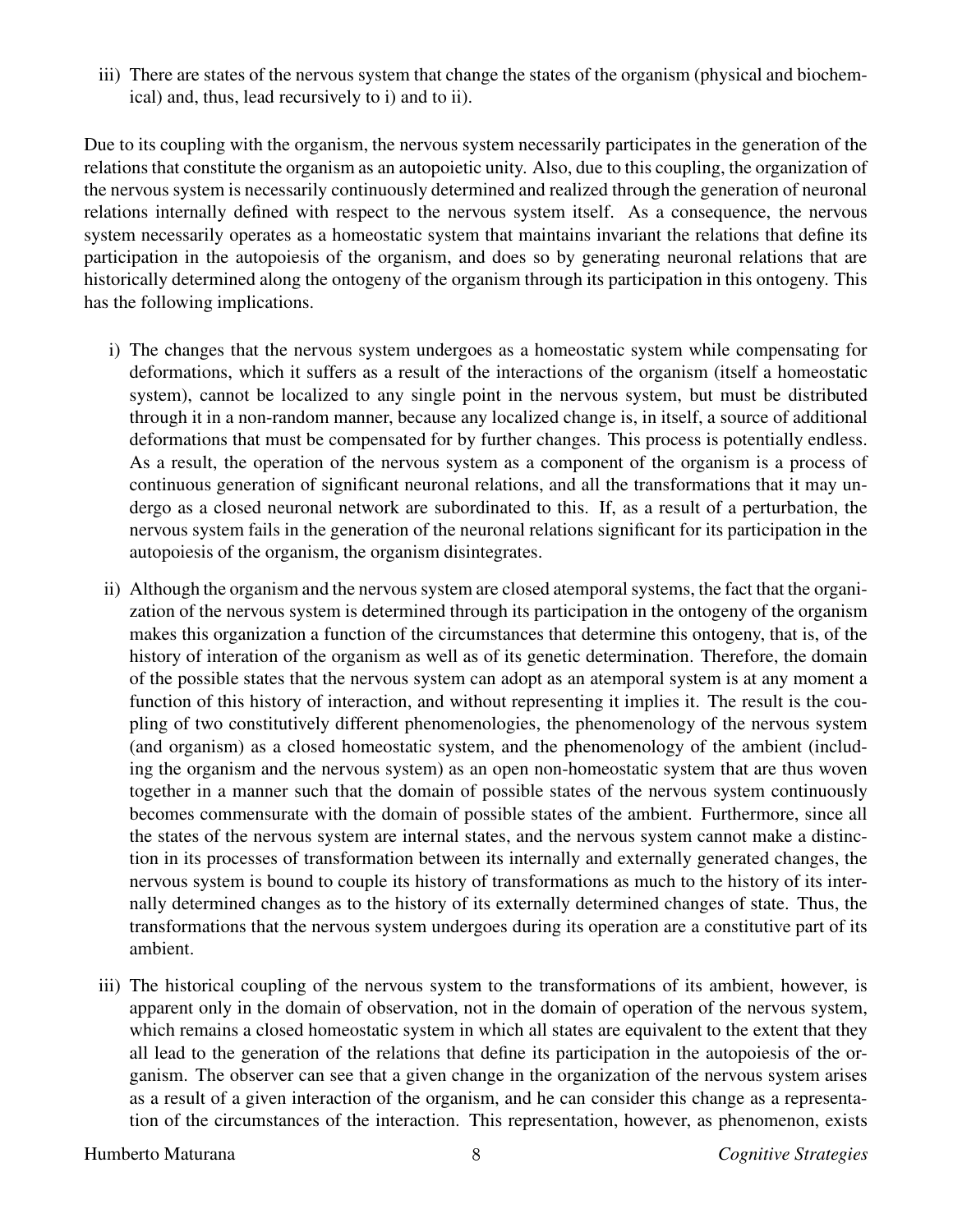only in the domain of observation, and has a validity that applies only to the domain generated by the observer as he maps the environment onto the behaviour of the organism by treating it as an allopoietic system. The change referred to in the organization of the nervous system constitutes a change in the domain of its possible states under conditions in which the representation of the causing circumstances do not enter as component.

- iv) Through this coupling, the ontogeny of the organism is a function of the operation of the nervous system, and, since the properties of the neurons (as determined by their internal organization and morphology) are a funstion of the ontogeny of the organism, the nervous system participates in the specification of its component neurons. Furthermore, since the properties of the neurons determine the connectivity of the nervous system, this participates through them in the specification of its own connectivity. Therefore, through this coupling the connectivity of the nervous system is a function of the ontogeny of the organism. Finally, since the closed phenomenology of the organism's autopoiesis is coupled to the phenomenology of the ambiert: through its compensation for perturbations, the ontogeny of the organism is a function of the organism's history of interaction, and, therefore, the connectivity of the nervous system is a function of this history. It follows that the connectivity of the nervous system changes along the ontogeny of the organism, coupled to the changes in the way in which the autopoiesis of the organism is realized.
- v) Since history as a phenomenon is accessible to the observer only in the domain of descriptions, it is only in this domain that history participates in the generation of the observer's behaviour. This, in fact, takes place. Descriptions as linguistic behaviour constitute a source of deformations of the nervous system, and, hence, part of its ambient. Accordingly, the phenomenology of transformation of the nervous system discussed above also applies to the interactions of the organism in the domain of descriptions, and the structure of the nervous system is also a function of the history of interaction of the organism in this domain. The implications are obvious. All elements of the domain of descriptions, even though they do not represent states of the nervous system, constitute causal components in the domain of behaviour of the organism; such is the case, for example, with notions like beauty, freedom and dignity. They arise, as dimensions in the domain of behaviour of the organism through distinctions in this domain, from the coupling of the phenomenology of the nervous system and the domain of interactions of the organism, and have, therefore, behavioural value.
- vi) As an evolutionary consequence of the constitutive coupling of the nervoussystem and the organism, the genetically determined architecture of the nervous systems of different species is different. Yet due to this same coupling, the actual connectivity of the nervous system that is realized in each individual of a species, within its genetically determined range of possibilities, is specified along its ontogeny through its history of interaction.

## **D. Subject dependent knowledge and the unity and diversity of man.**

**Conclusion 1.** Men as members of a single species partake of the same pattern of genetically determined organization, both in their general mode of autopoiesis and in the architecture of their nervous systems. This structural unity constitutes the basis for any cultural unity.

**Comment:** The genetic unity of man determines the domain within which are realized the individual variations in the human mode of autopoiesis and in the human mode of connectivity of the nervous system. Which particular autopoiesis and which particular connectivity of the nervous system are actually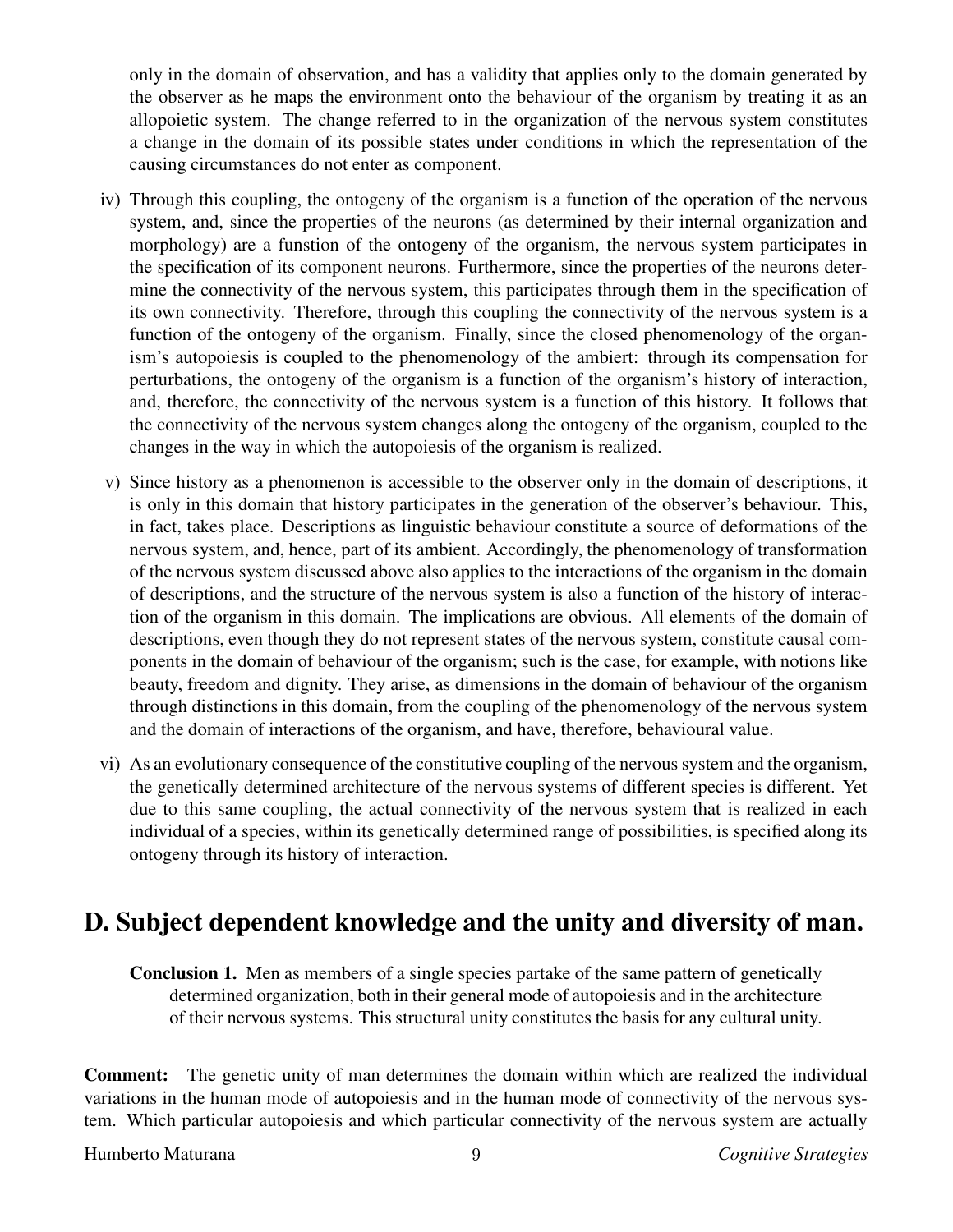realized in each man depends, however, on the particular circumstances of each ontogeny. Therefore, if the individual histories of different men resemble each other, their autopoiesis and neuronal connectivities will undergo transformations that are commensurate with their similar modes of life. They will have similar modes of conduct under similar perturbations: their cognitive domains will be similar. A culture, then, is by necessity a historical system of relations that constitutes a domain of specification of the cognitive domains of its members by determining their possible histories of interactions.

**Conclusion 2.** Cultural differences do not represent different modes of treating the same objective reality, but legitimately different cognitive domains. Culturally different men live in different cognitive realities that are recursively specified through their living in them.

**Comment:** To the extent that cognition is a subject dependent process, an individual can only exist in the cognitive reality specified by his particular mode of autopoiesis and neuronal connectivity. It is, therefore, a mistake to talk of any cultural limitation in the cognitive access to an objective reality. This simply does not exist. Also, there is no objective notion by which any culture can be deemed more adequate than another. Values are necessarily relative to the culture in which they arise, and cultures are necessarily relative to their own histories. Furthermore, all cultures are necessarily successful in the predictive domain that they define, and to accuse any one culture of failure from the perspective of another culture is an error. Cultural differences, then, are legitimate and must be respected, because they represent completely. valid cognitive domains, not because they are human expressions.

**Conclusion 3.** The problem of the cultural unity of man is not a problem of learning a single valid cognitive approach to an objective reality, but is the problem of generating a common subject dependent behavioural domain that defines a common subject dependent reality.

**Comment:** If there is no possibility of objective knowledge, this should not be taken as a guide to our conduct. If human cognitive diversity is the result of different ontogenies, the problem of human unity is the problem of generating an experiential domain which will lead to similar ontogenies. Societies, by constituting the ambient in which a man lives, restrict and determine his domain of possible experiences; conversely, men constitute societies and specify their nature through their conduct. Thus, men, through the society that they integrate constitute a cultural system as a homeostatic system that maintains the unity of the cognitive domains of its members by specifying both their concrete and their conceptual experiences. Therefore, the problem of the cultural unity of man is the creation of the conditions that define a collection of human beings as a cultural unity. This can be attained in a non-coercive manner only by defining a fundamental aim valid for all men through their biological unity such that its pursuit leads to experiences that make these men desire its aim.

## **E. Cognitive strategies.**

In coming to the end of this series of considerations, the statement of our problems seems very similar to what it would have been at the beginning. Our understanding of it, however, is, I hope, different. In fact, since we cannot talk about an objective reality, we must recognize that all reality is subject dependent, and if we do that, three things should be apparent: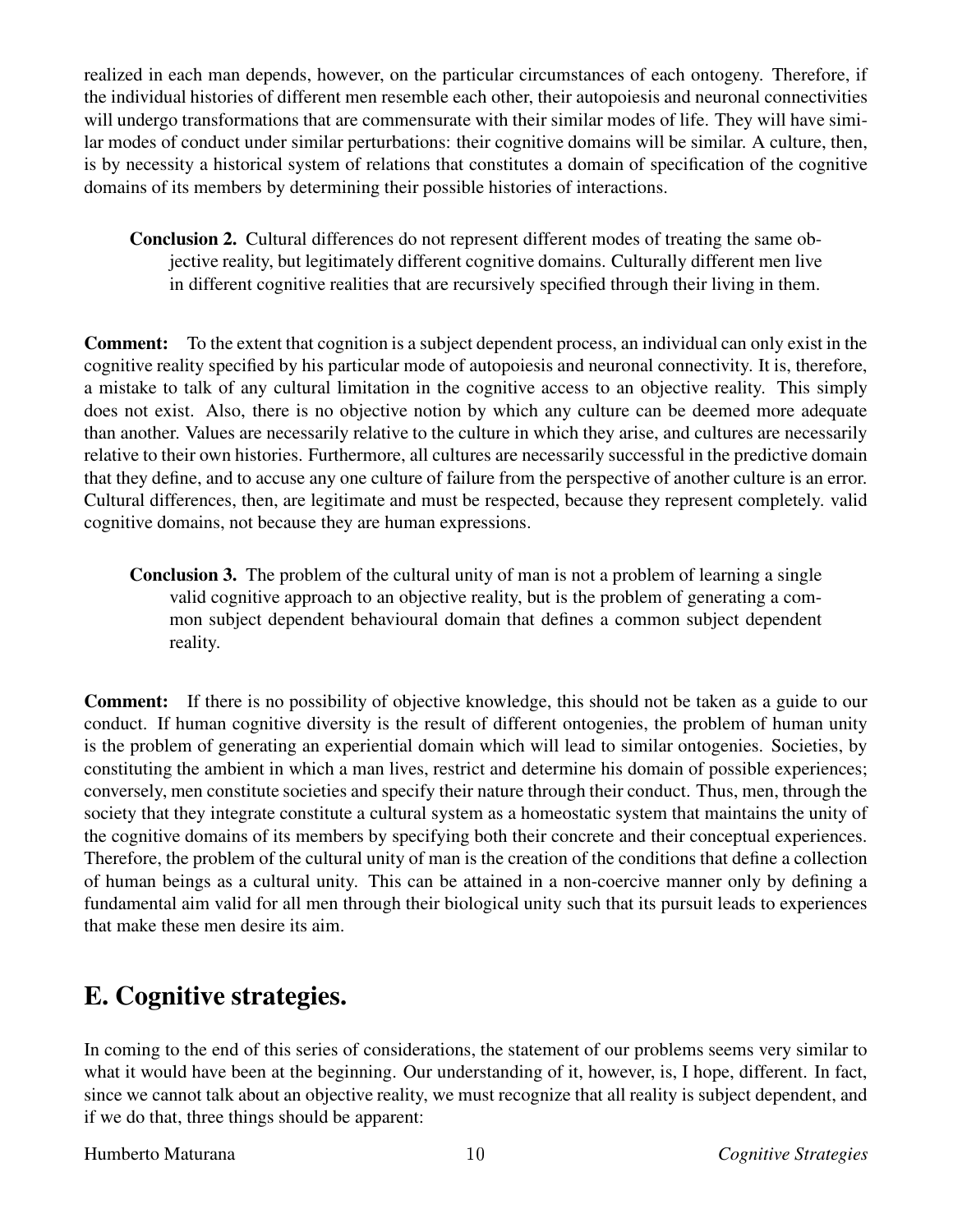- 1. Science is not a domain of objective knowledge, but a domain of subject dependent knowledge defined by a methodology that specifies the properties of the knower. In other words, the validity of scientific knowledge rests on its methodology, which specifies the cultural unity of the observers, not in its being a reflection of an objective reality, which it is not. The implications are clear:
	- i) For epistemological reasons that arise in the culturally unified cognitive domain of our scientific thought, we need a substratum for existence, yet we cannot make any objective statement about this substratum because such a statement would arise in our subject dependent cognitive domain.
	- ii) The question of solipsism arises only as a pseudo-problem, or does not arise at all, because the necessary condition for our possibility of talking about it is our having a language that is a consensual system of interactions in a subject dependent cognitive domain, and this condition constitutes the negation of solipsism.
- 2. The problem of the cultural unity of man is not a problem of knowledge but a problem in the use of knowledge, therefore an ethical problem. Objective knowledge does not exist, consequently there is no basis for human cultural unity other than our desire to have such for reasons having to do with us as men. The reasons are clear. In our subject dependent cognitive domain there are grounds for viewing all men as equivalent: we recognize each other experientially (sexual recognition) as members of the same species. This is unavoidably knowledge because it is bound to our definition as men. As a result there are some of us who want this biological unity to be cultural as well as in reference to the conditions of existence. There are others whose wants are otherwise, and want the cultural diversity to represent a biological discontinuity. In either case we make an ethical choice; which way we choose, however, depends on our personal history of experiences, and, therefore, on our individual cognitive domain.
- 3. A decision is a choice between several alternative actions that is determined by relations proper to a domain different (a meta-domain) from the domain in which the alternative actions take place, and from the perspective of which the several possible actions are not equivalent. Therefore, from the perspective of the domain in which the actions take place the choice of one of them is an expression of preference, an arbitrary action in that domain, *i.e.*, an action with a meta-determination. Yet, reason is compelling. Given a set of premises as a starting point the outcome of an argument is determined; no alternative arises and no decision is ever made along it. If no mistake is committed the result of the argument can be rejected by an observer only because he does not like it, or because he does not accept the starting premises, and in either case the rejection has a meta-determination.

Ethical decisions are expressions of preference in the face of alternative actions that affect the lives of other human beings, and as such they are not determined by the knowledge of the consequences of the preferred action. but by the desire that the consequences of that action take place. Yet, for every human being, his subject dependent domain of alternatives over which he projects the world that he wants to validate with his actions. Therefore, although knowledge does not and cannot determine an ethic, ethics as a domain of preference determines the use of knowledge. Thus, we cannot escape the conclusion that the possibility of cultural unity in man rests exclusively on the possibility that all men may have the same ethic, and, hence on the possibility of creating for all men a common domain of experiences that should give rise in them to similar ethical preferences. The attainment of cultural (ethical) unity in man, then, is not a problem for science as we usually understand it, but is a problem in the art of living.

Many times in the course of human history men have tried to attain ethical unity through religious and political doctrines. These, however, are systems designed to reduce the individual variability of the human

### Humberto Maturana *Cognitive Strategies*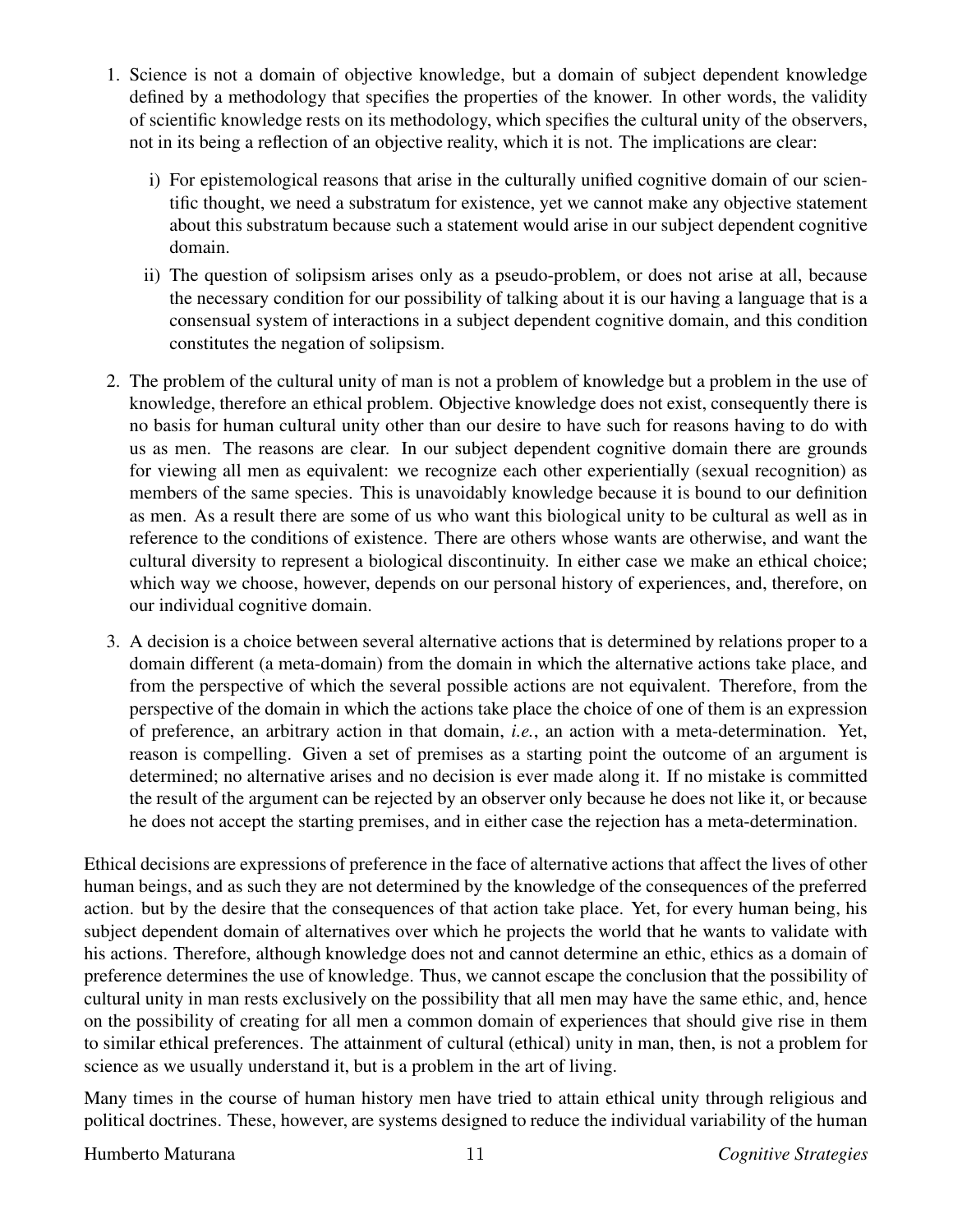beings as social members by specifying their domains of experiences and by forcing them through well defined hierarchical relations that end with the subordination of men to men; to acquire the structures that determine in them the desired modes of conduct (ethics). This has led to the world of oppression, exploitation and self-delusion in which we presently live. The question remains, however, of whether it is possible to obtain in man an ethical unity that denies human oppression. Which experiences should we choose for ourselves as well as for other human beings so that, as a result of them, we all want, consciously and unconsciously, to generate with our conduct a society in which no man is systematically restricted by or subordinated to other men, and to generate such a society by means that do not negate this desired end, however complex and changing this society may be?

The answer is not easy. Due to the nature of our cognitive domain, we can always enlarge or restrict this domain through our experiences, and one of the things we westerners can always do is to conceptually step out of our social system and look at it. This is in itself an experience that may change a man's ethic and transform him into a revolutionary, that is, into a man whose ethic is different from that implied by his social system, and who negates such a social system by validating a different one with his conduct. Ethical change leads to revolution. It is for this reason that coercive societies, through economic, religious, political and military coercion, deny their members the possibity of being observers of their own social system, and, hence, of changing it towards a more desirable one.

### **DESIRES**

The spontaneous ontogenic course of a biological unity is always towards the stabilization of the relations that define it as a unity, that is, towards the stabilization of the hierarchical relations that hold between its components. This implies either an ontogenic stabilization of the properties of the components, or the ontogenic development of processes that make the components dispensable when their properties have changed, or both. The first case is undesirable because it implies the negation of man as an observer (totalitarian societies), that is, a negation of man as a social component who can step out of the system that he integrates and judge it ethically. The second case is undesirable because it negates our experiential feeling of being the centers of all cognitive processes (mercantile society), and makes our individual lives miserably alienated. Both are undesirable because conjointly they deny man. To believe that the spontaneous course of transformation of a society as a biological unity may lead to a non-oppressive system that does not negate the individual is, biologically, a delusion. Such a social system can only be obtained as an artifice of human creativity, and this by considering all individuals significant, through making the social system that they constitute in their coupling a non-hierarchical allopoietic system, designed to make their lives humanly desirable. Is this possible? My answer is yes, it can be done, but only by agreeing to continuously seek to generate a finite non-hierarchical society in a finite ecologically stable earth, by steps which do not deny the desired end. In other words, I think that such a society can be obtained by agreeing to continuously seek to generate:

- i) a society that continuously negates and destroys any political, economical or cultural institution for the subordination of man to man in any possible form;
- ii) a society that seeks to change its institutions following the changing material, aesthetic and spiritual ways in which the biological needs and cultural desires of all human beings are satisfied, because social institutions are instruments to be used by men to satisfy their needs and desires, and not entities to be maintained by them;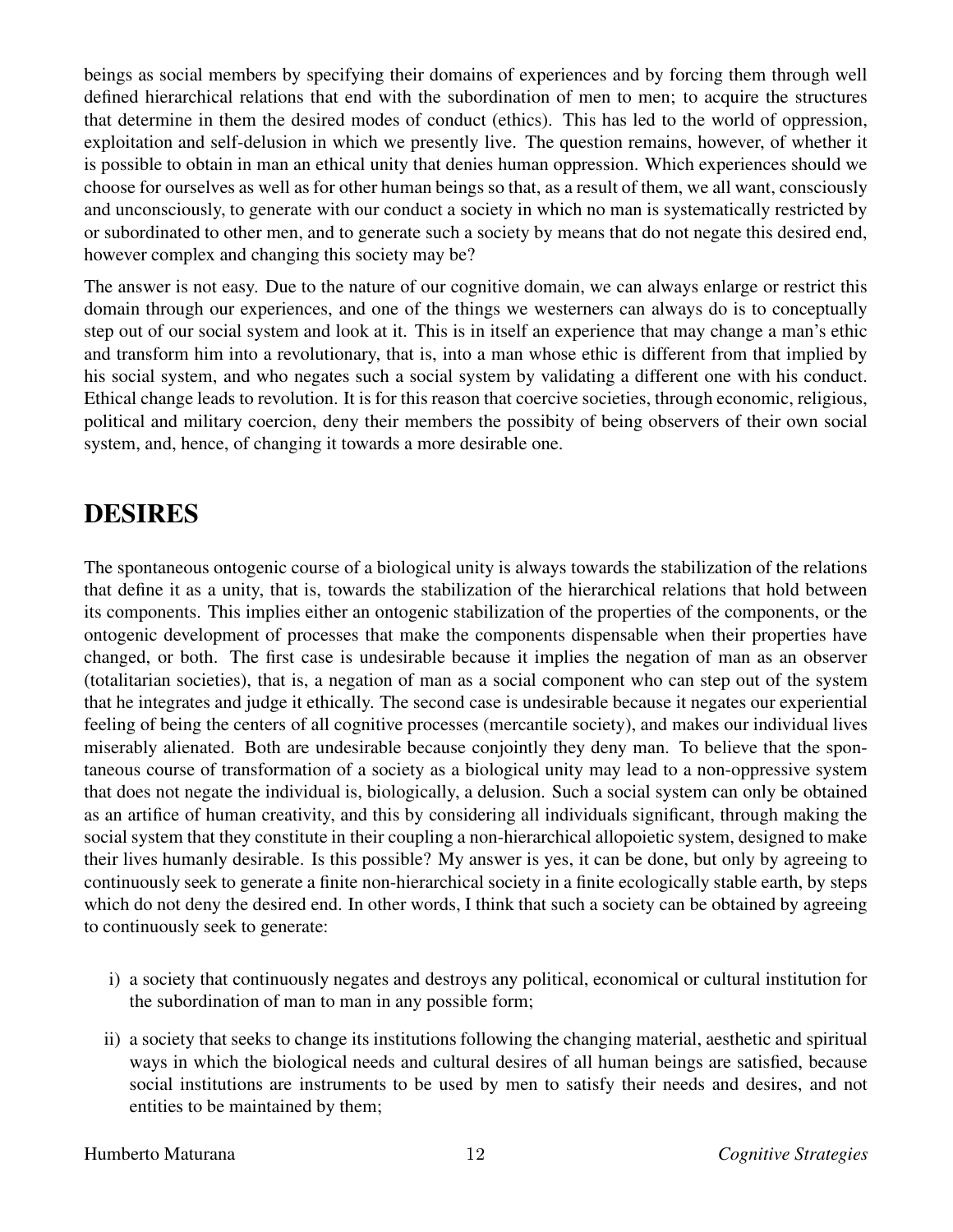- iii) a society that continuously seeks to become non-hierarchical, because its members accept the possibility of error and recognize that anything that leads to an increased difference between the present human hierarchical relations and the desired non-hierarchical ones is a mistake;
- iv) a society whose members understand that they live on a finite earth, and that their biological existence is coupled to the ecological stability of this finite earth;
- v) a society whose members understand that the natural course of all plastic biological systems is towards the stabilization of the hierarchical relations that determine their unity, and that non-hierarchical society is an artificial biological system produced by man that can never be obtained as a stable system, but which must be continuously produced as an always regenerated approximation to that state. Furthermore, I think that such a society can only be obtained if the following operational conditions are fulfilled:
	- 1) Population stability, which is a necessary condition for an absolute accumulation of material well-being, uniformly distributed among all human beings, and for the possibility of agreeing on a common purpose that is not the individual accumulation of wealth and power, which by generating hierarchical relations intrinsically negates the possibility of a non-hierarchical society.
	- 2) A population size which is the minimal population that allows for an interesting and diversified life for everyone on an ecologically stable earth, and for a realtime access of every member of the society to the information, knowledge, and possibility of decision that its operation as a system continuously generated through the ethical decisions of its members requires.

If we indeed desire to generate such a non-hierarchical society, we muststart from our present day societies and modify them in a manner that does not negate the desired end, even if we do not know which form it will adopt in terms of its changing institutions, for a non-hierarchical society cannot be obtained by processes that increase hierarchical relations. A system can only be destroyed by denying the relations that constitute it, and, conversely, a system can be generated only by implementing the relations that do constitute it. There is no other possibility. Therefore, for man to generate a new society he must generate new interpersonal relations, and to do so he must change his cognitive domain. Accordingly, only if men want to live in non-hierarchical society in which everybody has real-time access to an interesting and satisfactory life will they create it, otherwise they will not. However, it is not the historical circumstance in which we now live, nor the laws of nature (for economic laws are an arbitrary human creation), nor lack of sociological imagination that limits us in the effort of creating a non-hierarchical utopia, it is our reluctance to abandon our culturally learned and deeply cherished joy of forcing other human beings to accept our pretended superiority. This is why unending discussions about the means to obtain a given end betray the lack of committment to obtain that end. An end always specifies means to obtain it that do not negate it, but no agreement about ends is possible between members of different social systems if they do not change their ethic so as to coincide in a meta-level of identity. Social change can only arise from ethical change, therefore, a social revolution is first of all a cultural revolution.

### **Two Remarks**

1) The terms "structure" and "organization" are synonyms to the extent that both make reference to relations existing between components in a system. Yet, there are some connotational differences

Humberto Maturana  $13$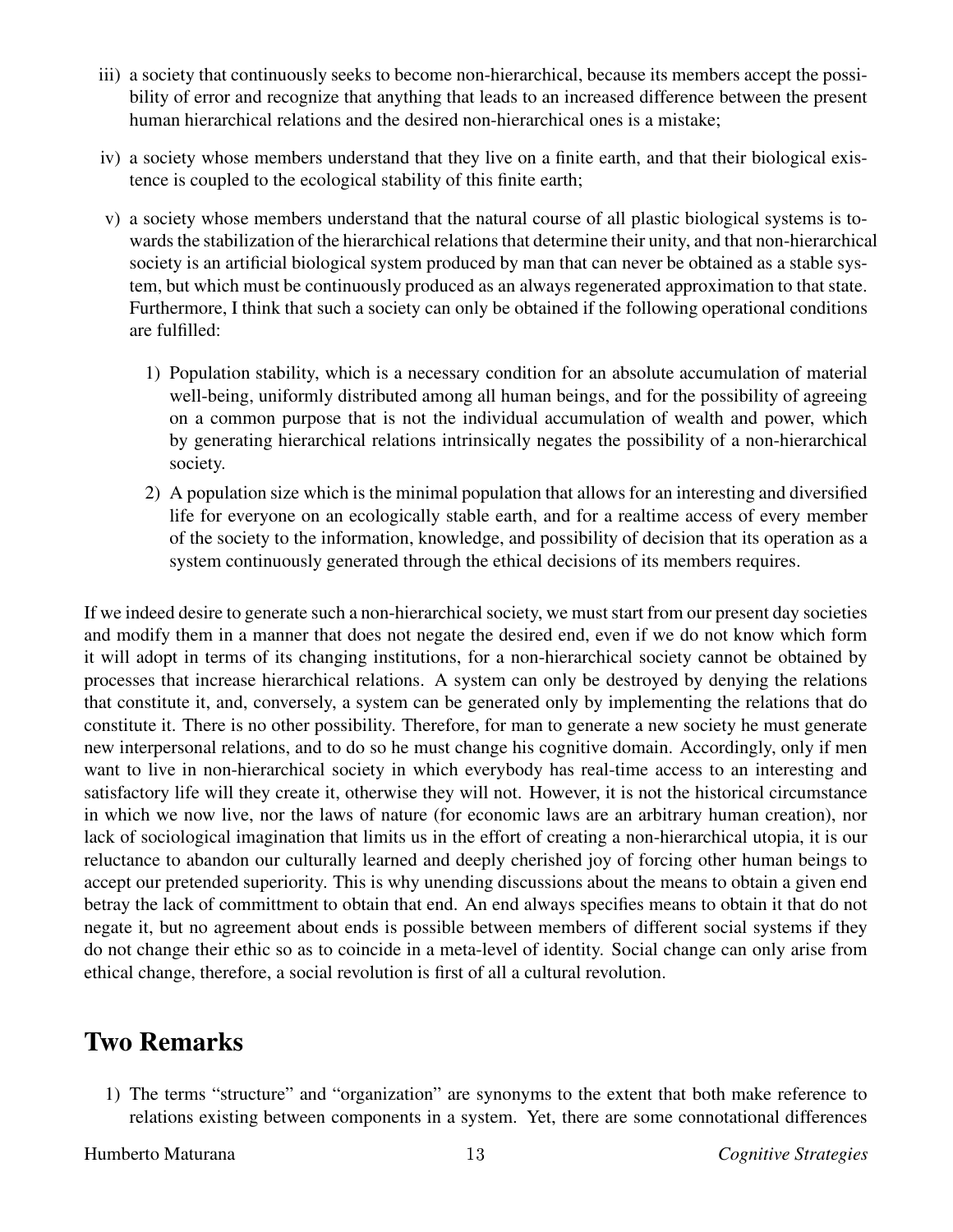between the two terms, which are linked to their different ethnological origin, and which are worthwhile emphasizing because they allude to two different aspects of the constitution of a system. "Structure" comes from the Latin word *struere*, a verb that means to build. Thus, in agreement with this origin, the work "structure" refers both to that which is built and to the way in which its particular components are put together while making it a whole. In other words, the term "structure" emphasizes the relations between the parts which as well as the identity of the parts which constitute a whole. As a consequence, two systems have the same structure if they have equivalent relations between equivalent components. Accordingly, the structural analysis in a given phenomenological domain (culture, for example), attempts at the discovery of universals both in the components and in the relations between the components in different phenomena of the domain. The word organization has a different ethnological origin; it comes from the Greek word  $\vartheta \rho \gamma \alpha \nu \omega v$  (organon), which means instrument, and makes reference to the function or role that a component has in the constitution of a whole. Accordingly, the word "organization", as distinct from the word "structure", emphasizes the relations that define a system as a unity (and thus determine its properties), with no reference to the nature of the components, which can be any at all, as long as they satisfy these relations. Therefore, two systems have the same organization if the relations that define them as unities are the same, regardless of how these relations are obtained, and, accordingly, two systems that have the same organization may have different structures. Also, since two systems are equivalent only if they have the same organization, it follows that if the organization of a system changes, the identity of the system changes and it becomes a different one, a new unity with different properties. Conversely, if the organization of a system stays invariant while its structure changes, the system remains the same and its identity stays unchanged. Strictly, then, the identity of a system is determined by its organization and remains unchanged as long as this remains unchanged, regardless of whether the system is static or dynamic and regardless of whether the structure of the system changes or not. In the context of this distinction between the two terms "structure" and "organization", it is easy to see that there are two kinds of dynamic (mechanistic) systems: those whose organization remains invariant as long as the product they produce remains the same, the allopoietic systems; and those that are the product of their own operation and whose organization remains invariant as they produce themselves, the autopoietic systems. It is also apparent that the organization of a system defines it as a unity for any space, while its structure constitutes it as a concrete entity in the space of its components. Thus, living systems are autopoietic systems in the physical space (see *Cognitive Strategies*), and, as such, the turn-over of matter that they undergo continuously, and the change in structure that takes place in them as a result of development and learning occur without loss of identity in the physical space. It is interesting to note, however, that although we make these connotational distinctions in the use of the terms "structure" and "organization", we are usually unaware of them and thus do not realize that the organization of a system is by necessity an invariant, and we talk about changes of organization without realizing that such changes imply a change of system. This is because as observers we operationally identify a system in the physical space by perceptual distinctions that arise from our interactions with its components, and not from our recognition of its organization, and, accordingly, consider the system the same while its components remain invariant, regardless of whether its organization changes or not. This confusion of structure with organization, however, is not a severe operational problem when dealing with living systems as unities because these, as autonomous systems, assert their identity through their autopoietic organization in the physical space and force us to recognize it as long as they are alive, even if they are mutilated. Yet, this confusion has obscured the understanding that a whole is a unity whose particular properties are generated by the way it is constituted and not by the properties of its components.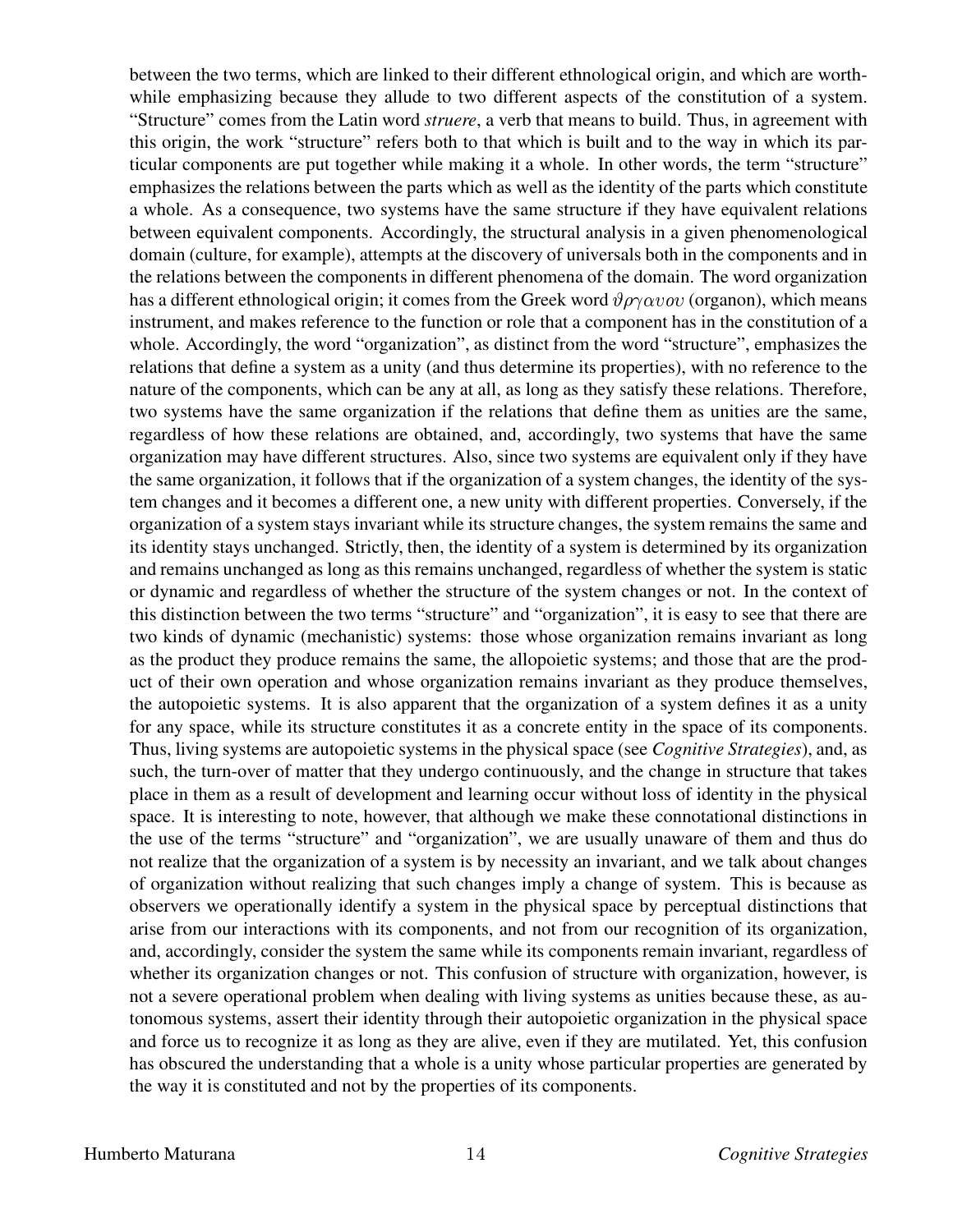- 2) Although the nervous system is organized as a closed neuronal network, we can describe it as if it were an open system when we observe the organism in its interactions with the environment. For the following reasons this contradiction is only an apparent one:
	- i) Every closed system can be made to appear open without altering its organization, and, therefore, without interfering with its operation, by a structural change that consists in cutting it at some point and replacing the direct connection between the two artificially generated ends by an intervening device that allows the continued operation of the system and the observation of the two artificial ends as if they were intrinsically disconnected. When this is done, although the organization of the system is not changed, the system appears open to the observer. This is what in fact happens when we observe the nervous system of an organism, and we concern ourselves only with the cut ends, because we stand in the environment that intervenes between the organisms effector and sensory surfaces without altering the relations that define the nervous system as a closed network. The changes of state that the nervous system undergoes as a neuronal network always arise as changes in the relations of activity of its constituting neurons, and always give origin to new relations of neuronal activity, whatever the environmental circumstances that allow for the closure of the system at the level of its effector and sensory surfaces. The fact that the changes of state of the nervous system are adequate to the environmental circumstances in which they take place (contribute to the continued autopoiesis of the organism) results from the coupling of the structure of the nervous system to the interactions of the organism, and has nothing to do with its closed or open organization as a neuronal network. If this were not the case, illusions, as modes of behavior that the observer considers inadequate for the environmental circumstances in which he sees them to take place, would not be possible. The changes of state of the nervous system are determined by its structure, and not by the features of the environment that only constitute historical determinants for the sequence of the occurrence of those changes and, through that, for the structural specification of the nervous system. Therefore, the purposefulness that the observer sees in the operation of the nervous system, and that seems to justify his treating it as an open system that gathers information from the environment, is an artifice arising from his position as an observer who sees the effector and sensory surfaces of the organism independently, and treats them as intrinsically disconnected, by neglecting the constitutive role of the environment as an interveninq aqent that connects them. Acoordingly, descriptive terms such as "purpose" or "function" are inadequate for describing the organization and operation of the nervous system as a neuronal network, even though the structure of the nervous system is coupled to its successful operation. That the notion of the closed nervous system should apply to the nervous system of the observer himself does not create a contradiction. The descriptions that the observer makes are made in the domain of consensual observable behavior (linguistic domain), developed through a history of successful orienting interactions between two or more organisms (human beings in our case), and thus, are subject to the same artifice of observation. Furthermore, the general case is that any pair of dynamic (mechanistic) systems with invariant organization but with plastic structure coupled to the history of their successive states can develop, through their mutual interactions, a domain of coupled consensual conduct as a linguistic domain in which they can converse.
	- ii) A problem is a question. A question is a perturbation that the questioned system must compensate for by generating a conduct that satisfies certain criteria specified in the same domain as the perturbation. Therefore, to solve a problem is to answer a question in the same domain in which it is asked. An allopoietic system solves a problem posed by an observer when it